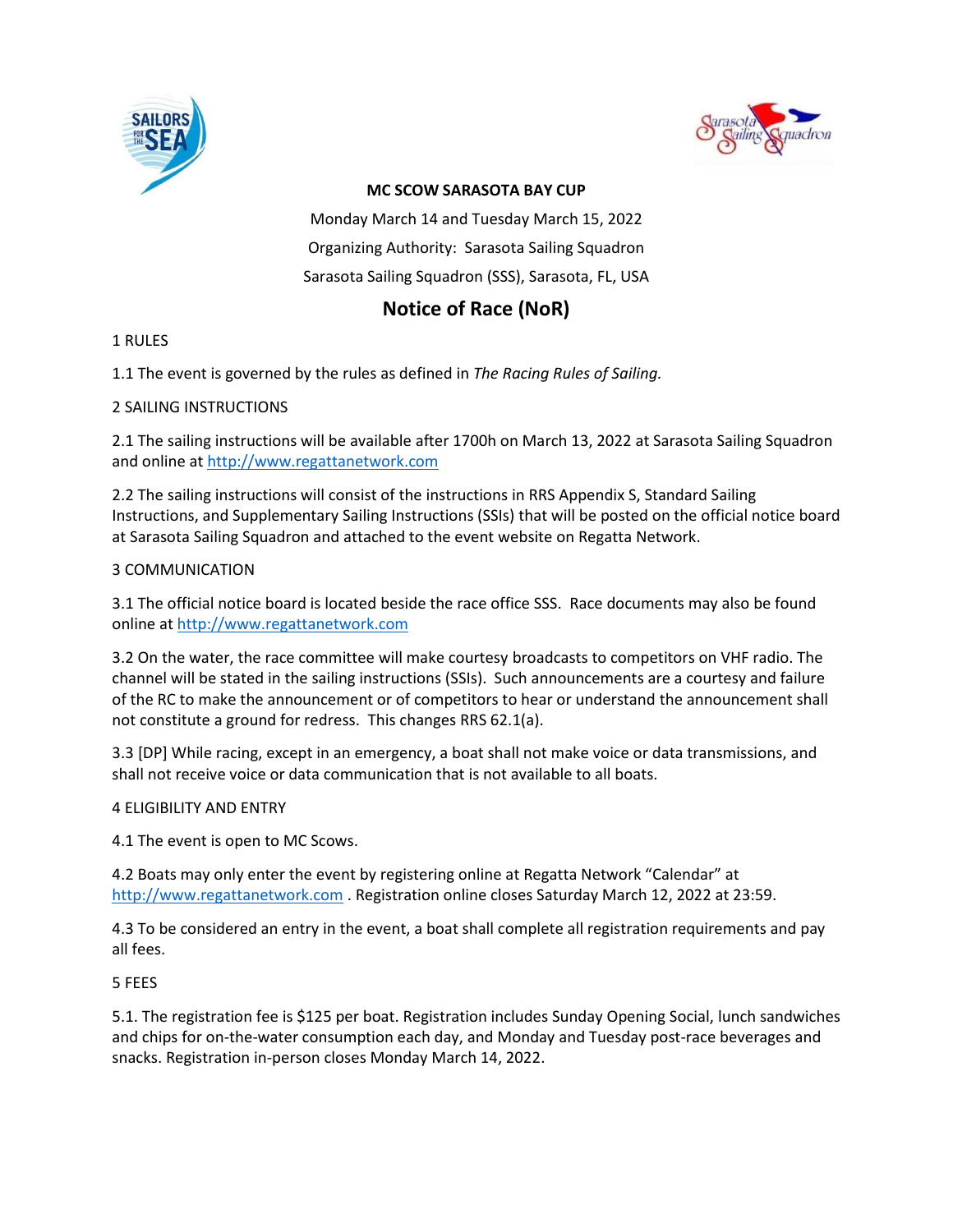#### 6 SCHEDULE

#### 6.1 ASHORE

Sunday March 13, 2022

1700 - 1900 Registration check-in with Opening Social under the pavilion. Dinner on your own.

Monday March 14, 2022

0900 - 1000 Registration & check-in. Lunch provided for on the water consumption.

1030 Competitor's meeting.

TBD Post-race beverages

Tuesday March 15, 2022

Lunch provided for on the water consumption

TBD Awards

6.2 ON THE WATER

Dates of racing

Monday March 14, 2022

1130 Warning Signal for first race of the day (4 races scheduled, more at PRO discretion)

Tuesday March 9, 2022

1000 Warning Signal for first race of the day (3 races scheduled, more at PRO discretion)

1400 No new warning signal after this time

6.3 The maximum number of races is in the discretion of the PRO, within the time limits provided.

#### 7 EQUIPMENT INSPECTION

7.1 Boats and associated gear shall meet the measurement and scantling standards as prescribed by the class association.

8 VENUE

8.1 Racing will be in Sarasota Bay.

9 COURSES

9.1 The courses to be sailed will be windward/leeward.

10 SCORING

10.1 One race is required to be completed to constitute a series.

10.2

a) When fewer than six races have been completed, a boat's series score will be the total of her race scores.

b) When six or more races have been completed, a boat's series score will be the total of her race scores excluding her worst score.